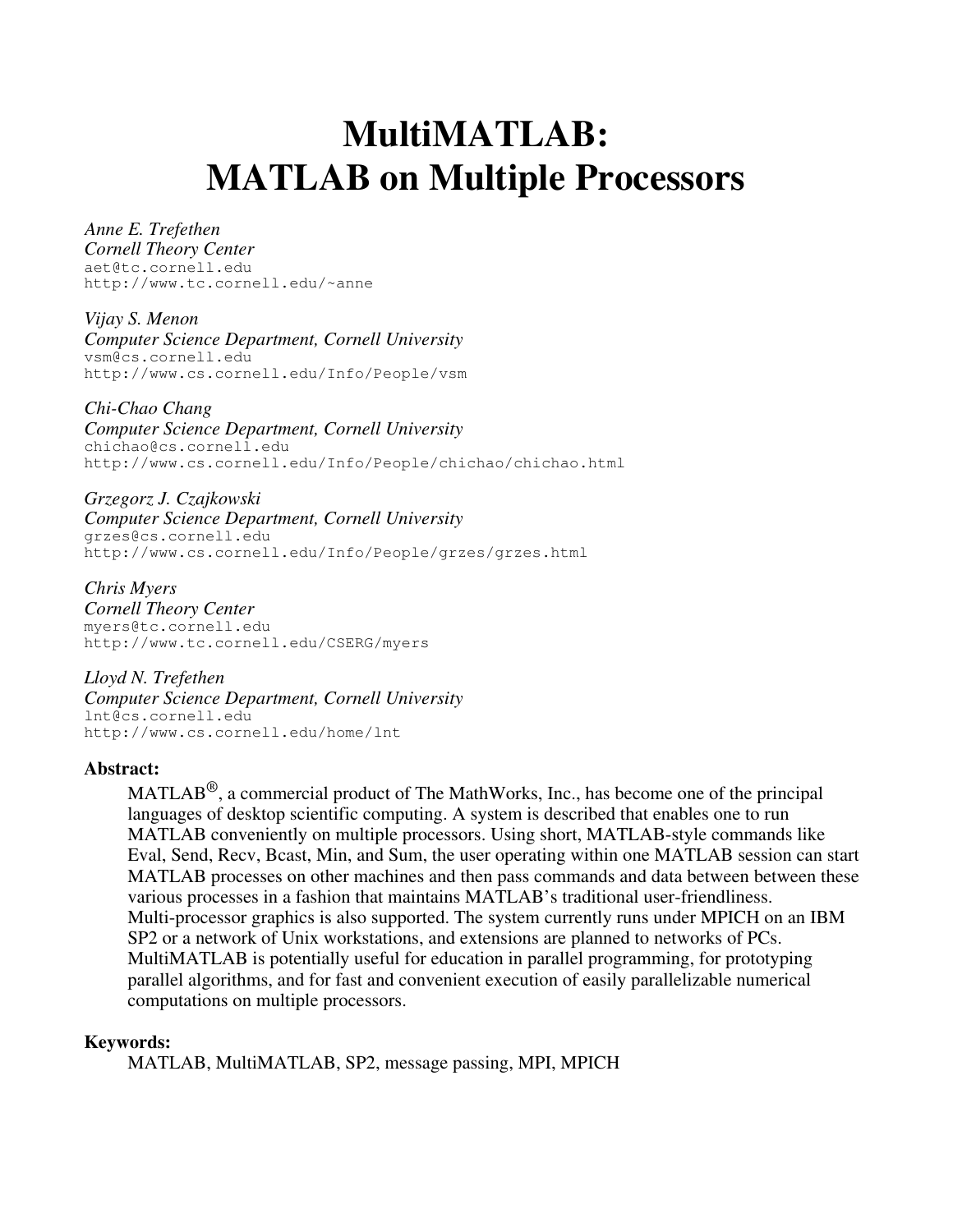## **1. Introduction**

### **1.1. The Popularity of MATLAB**

MATLAB<sup>®</sup> is a high-level language, and a problem-solving environment, for mathematical and scientific calculations. It originated in the late 1970s with an attempt by Cleve Moler to provide interactive access to the Fortran linear algebra software packages EISPACK and LINPACK. Soon a programming language emerged (programs conventionally have the extension .m and are called "m-files") containing dozens of high-level commands such as svd (singular value decomposition), fft (fast Fourier transform), and roots (polynomial zerofinding). Graphical commands were built into the language, and a company called The MathWorks, Inc. was formed in 1984 by Moler and John Little, now based in Natick, Massachusetts.

From the beginning, MATLAB proved greatly appealing to users. The numerical analysis and signal processing communities in the United States took to it quickly, followed by other groups of scientists and engineers in the U.S. and abroad. Roughly speaking, the number of MATLAB users has doubled each year since 1978. According to The MathWorks, there are currently about 300,000 users in fifty countries, and this figure continues to increase rapidly. In many scientific and engineering communities, MATLAB has become the dominant language for desktop numerical computing.

At least six reasons for MATLAB's success can be identified. The first is an exceptionally user-friendly, intuitive syntax, favoring brevity and simplicity at all turns without being so compressed as to interfere with intelligibility. The second is the very high quality of the underlying numerical programs, a result of MATLAB's intimate ties from the beginning with the numerical analysis research community. The third is powerful and user-friendly graphics. The fourth is the high level of the language, which often makes it possible to carry out computations in a line or two of MATLAB that would require dozens or hundreds of lines in Fortran or C. (The ability to link with Fortran or C programs is also provided.) The fifth is MATLAB's easy extensibility via packages of m-files known as Toolboxes. Many Toolboxes have been produced over the years, both by The MathWorks and by others, covering application areas such as optimization, signal processing, fuzzy logic, partial differential equations, and mathematical finance. Finally, perhaps the most interesting reason for MATLAB's success may be that from the beginning, the whole language has been built around real or complex vectors and matrices (including sparse matrices) as the fundamental data type. To computer scientists not involved with numerical computation, such a limitation may seem narrow and capricious, but it has proved extraordinarily fruitful.

It is probably fair to say that one of the three or four most important developments in numerical computation in the past decade has been the emergence of MATLAB as the preferred language of tens of thousands of leading scientists and engineers.

### **1.2. Single vs Multiple Processors**

Curiously, one of the other principal developments of the past decade has been orthogonal to that one. This is the move from single to multiple processors. A new generation of researchers and practitioners have grown up who are accustomed to the principle that high-performance computing means multi-processor computing -- a phenomenon attested to by the success of these Supercomputing conferences. But this development and the emergence of MATLAB have been disjoint events, as MATLAB remains a language tied to a single processor.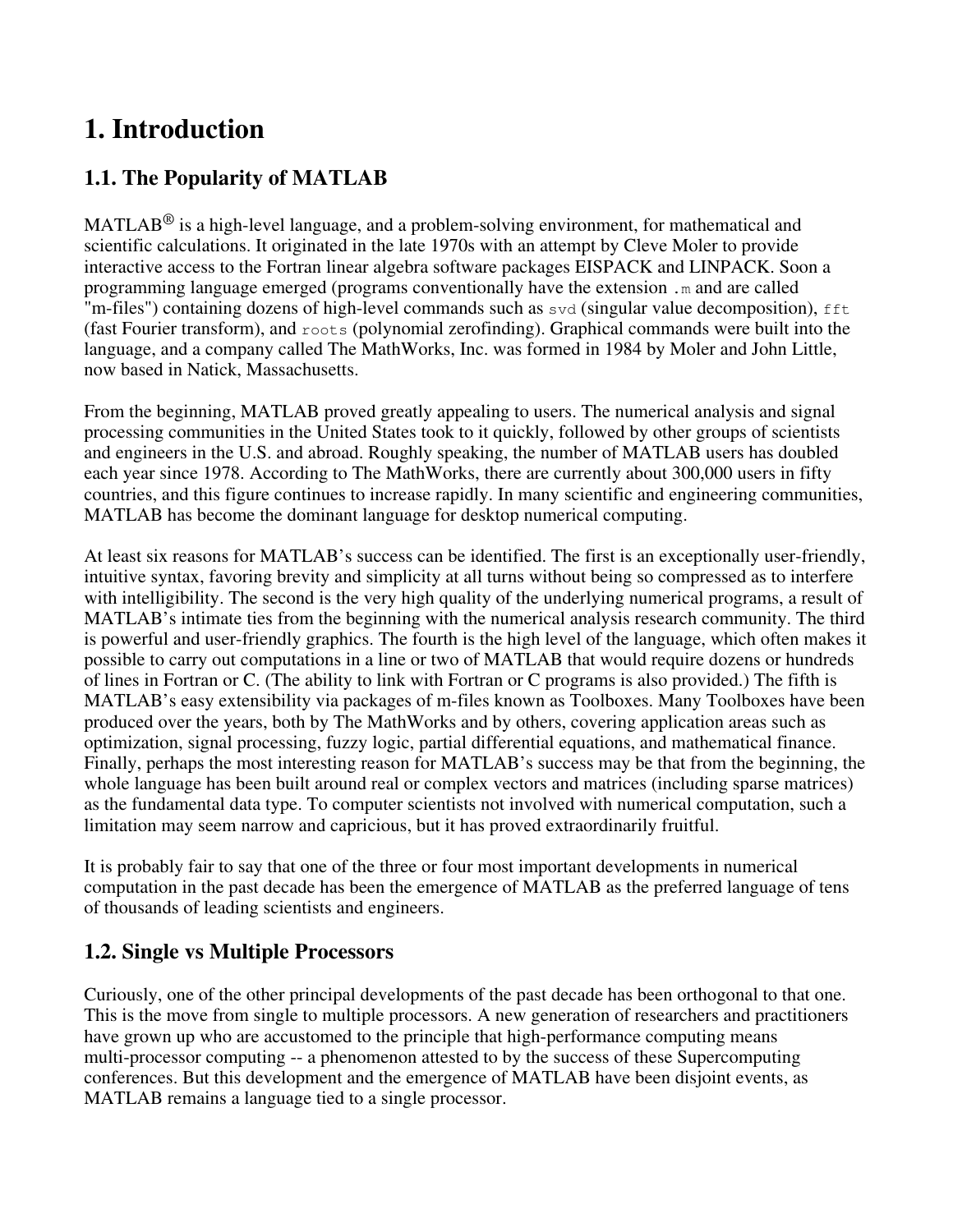Originally, MATLAB was conceived as an educational aid and as a tool for prototyping algorithms, which would then be translated into a "real" language. The justifications for this point of view were presumably that MATLAB's capabilities were limited and that, being interpreted, it could not achieve the performance of a compiled language. Over the years, however, the force of these arguments has diminished. So much MATLAB software is now available that MATLAB's capabilities can hardly be called narrow anymore; and as for performance, many users find that a degradation in speed by a factor between 1 and 10 is more than made up for by an improvement of programming ease by a factor between 10 and 100. In MATLAB, one effortlessly modifies the model, plots a new variable, or reformulates the problem in an interactive fashion. Such rapid real-time exploration is rarely feasible in Fortran or C.

Thus, increasingly, MATLAB has become a language for "real" computing by scientists and engineers. But one sense has remained in which MATLAB is only a system for education and prototyping. If one wants to take advantage of multiple processors, then one must switch to other languages. Experts, such as many of those participating in this conference, are in the habit of doing just this. Others, less familiar with the rapidly-changing complexities of high-performance computing, remain tied to their MATLAB desktops, isolated from the trend towards multiprocessors.

The vision of the MultiMATLAB project has been to bridge this gap. Think of a user who finds him- or herself computing happily in MATLAB, but frustrated by the time it takes to rerun the program for six different boundary conditions, or a dozen different parameter choices, or a hundred different initial guesses. Such a user's problems might be solved by a system that makes it convenient to spawn MATLAB processes on multiple processors of a parallel computer or a network of workstations or PCs. In many cases the needs for communication between the processors are rather small. Convenience of spreading the problem across machines and collecting the results numerically or graphically is paramount.

The MultiMATLAB project is exploring one approach for making this kind of computing possible. We do not at the outset aim for fine-grained parallelism or for peak performance of the kind needed for the grand challenge problems of computational science. Instead, following the philosophy that has made MATLAB so successful, we require reasonable efficiency but put the premium on ease of use. A key principle is that MATLAB itself -- not a home-grown facsimile, which would have little chance of keeping up with the ever-expanding features of the commercial product -- must be run on multiple processors. Our vision is that a user must be able to learn enough in five minutes to become intrigued by the system and begin to use it.

## **2. Using MultiMATLAB**

### **2.1. Start, Nproc, Eval, ID**

Each MultiMATLAB command begins with an initial upper-case letter. We illustrate how the system is used before describing its implementation.

Suppose the first author is sitting at her workstation in the Theory Center, connected to a node of the IBM SP2, running MATLAB. After a time she decides to start MATLAB on five new processors. She types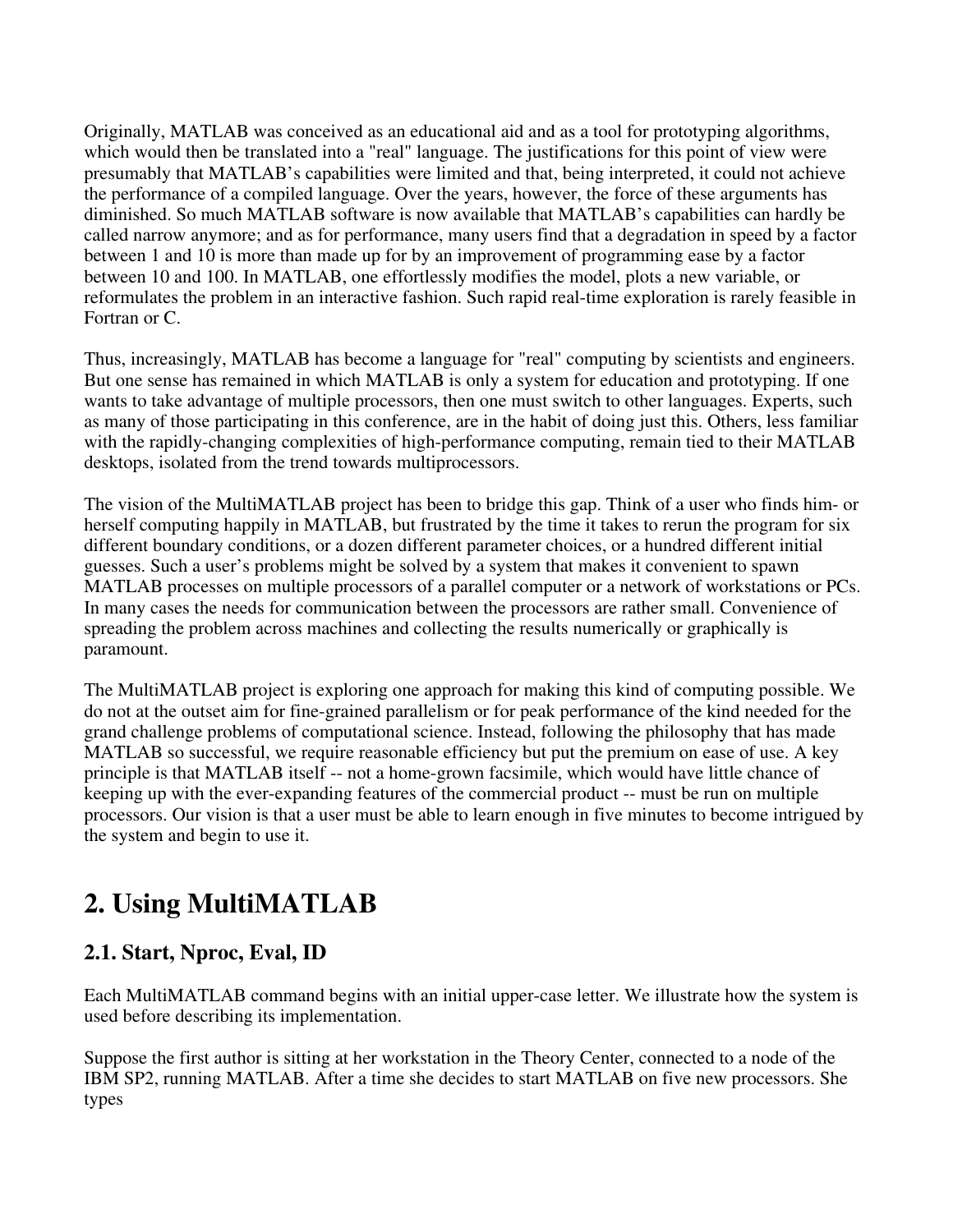Start(5)

MATLAB is then started on five additional processors taken from a predetermined list. Or perhaps the second author is a sitting at a machine connected to Cornell's Computer Science Department network. He types

Start(['gemini'; 'orion'; 'rigel'; 'castor'; 'pollux'])

Now MATLAB is started on the five processors with the names indicated. (Some names could be repeated, in which case multiple MATLAB processes would be started on a single processor.) In either case, when all the processes are started the message is returned,

6 MultiMATLAB processes running.

This total number of processors can subsequently be accessed by the MultiMATLAB command Nproc.

The standard MultiMATLAB command for executing commands on one or more processors is  $Eval$ . If the user now types

```
Eval ('sqrt(2)')
```
then the MATLAB command sqrt(2) is executed on all six processors. The result is six repetitions of 1.4142, which is not very interesting. On the other hand the command

Eval( $'ID'$ )

calls the MultiMATLAB command ID on each of the processors running. This command returns the number of the current process, an integer from 0 to Nproc-1. Running it on all nodes might give the result

ans  $= 0$ ans  $= 1$ ans  $= 5$ ans  $= 2$ ans  $=$  3 ans  $= 4$ 

The ordering of these numbers is arbitrary, since the processors are not synchronized and output is sent to the master process as soon as it is ready. (It is a good idea to type Eval('format compact') at the beginning to keep the output from the various processes as condensed as possible.) The command

```
Eval( 'ID^ID' )
```
might produce

ans  $= 1$ ans  $= 1$ ans  $= 256$ ans  $= 3125$ ans  $= 27$ ans  $= 4$ 

In the above examples, in keeping with our orientation toward SPMD programming, each command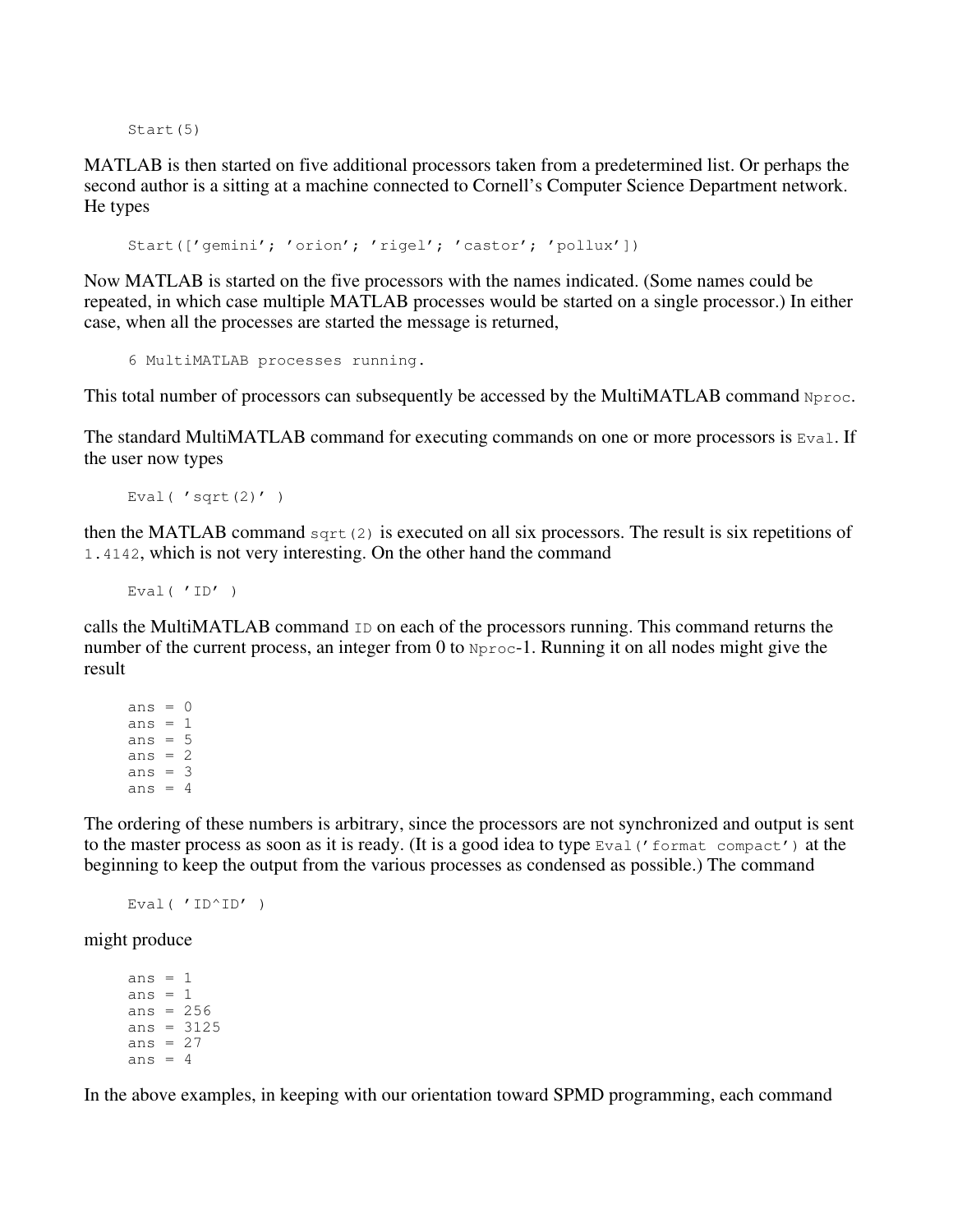passed to Eval was executed on all MATLAB processes. Alternatively, one can select a subset of the processes by passing two arguments to the Eval command, the first being a vector of process IDs. Thus

```
Eval([4 5], 'cond(hilb(ID))')
```
might return

 $ans = 1.5514e+04$ ans =  $4.7661e+05$ ,

the condition numbers of the Hilbert matrices of dimensions 4 and 5, and

```
Eval( 0:2:4 , 'quad(''exp'',ID,ID+1)' )
```
might return

```
ans = 1.7183ans = 93.8151
ans = 12.6965
```
the integrals of  $e^x$  from *n* to *n*+1 for  $n = 0, 2$ , and 4. Note how the double quote is used to obtain a string within a string. This calling of the MATLAB command quad gives a hint of the high-level power available that is so characteristic of MATLAB. In this case, adaptive numerical quadrature has been carried out to compute the desired integral. MATLAB users are accustomed to treating problems like integration, zerofinding, minimization, and computation of eigenvalues as routine matters to be handled silently by appropriate single-word commands.

None of these examples were costly enough for the use of multiple processors to serve much purpose, but it is easy to devise such examples. Suppose we want to find the spectral radii (maximum of the absolute values of the eigenvalues) of six matrices of dimension 400. The command

```
Eval( 'max(abs(eiq(randn(400))))'))
```
does not do the trick; we get six copies of the number 20.8508, since the random number generators deliver identical results on all processors. Preceding the eigenvalue computation by

```
Eval( 'randn(''seed'', ID)' ),
```
however, leads to the result desired:

```
ans = 20.9729ans = 20.8508ans = 21.0364ans = 21.0312ans = 21.6540ans = 20.4072
```
(The spectral radius of an *n* by *n* random matrix is approximately the square root of *n*, for large *n*.) In a typical experiment this example might run in 23 seconds on six thin nodes of our SP2; the elapsed time would be six times greater if one used a for loop on a single machine. Of course, Monte Carlo experiments like this one are always the easiest examples of embarrassingly parallel computations.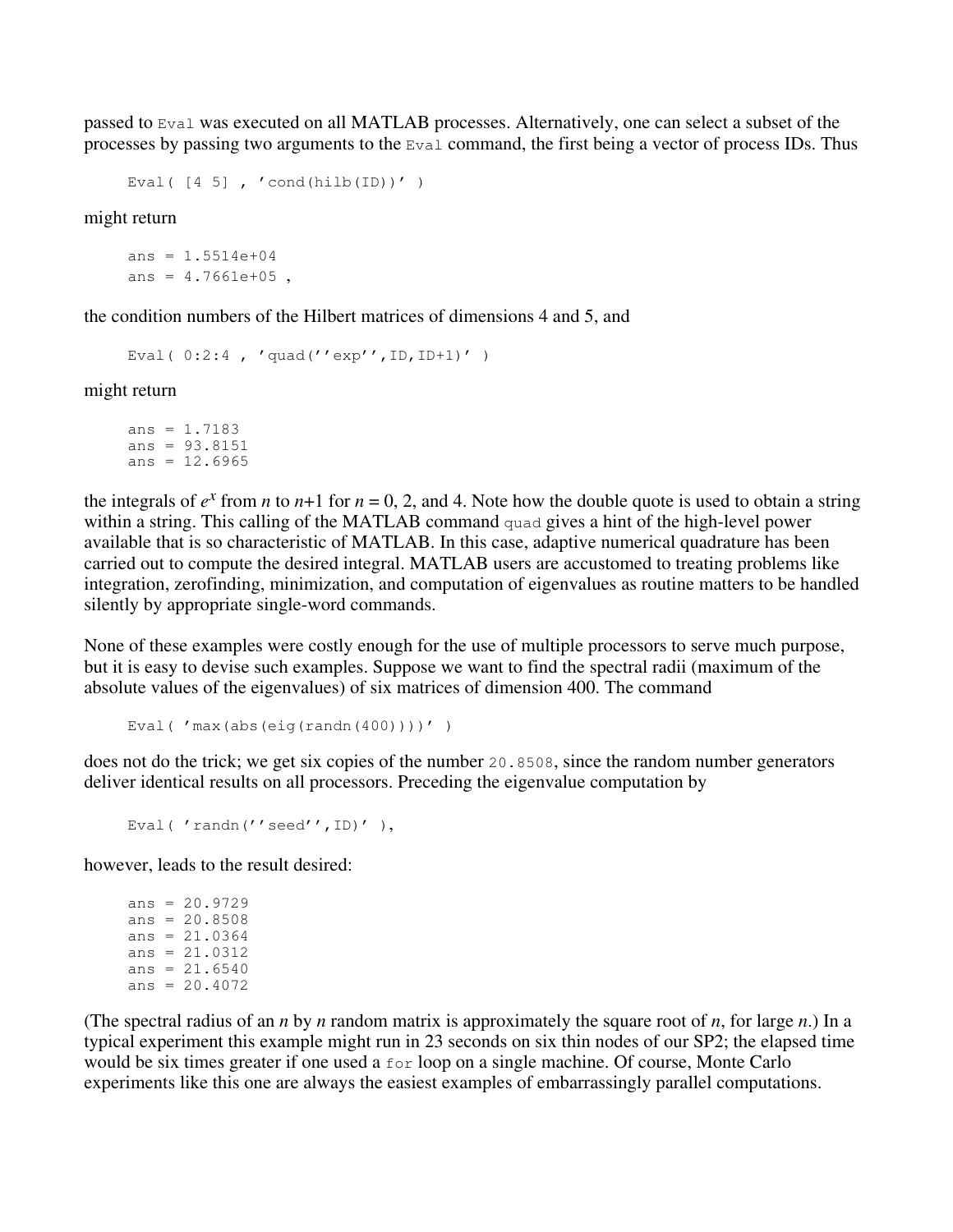For simplicity, the examples above call  $Eval$  with an explicit MATLAB command as an argument string. For most applications, however, a user will want to execute a program (an m-file) rather than a single line of text. A command such as

```
Eval( 'filename' )
```
achieves this effect.

#### **2.2. Put, Get**

So far, we have not communicated between processes except to send screen output to the master process. Of course, a nontrivial MultiMATLAB system depends on such communication.

One form of communication we have implemented is puts and gets, executable solely by the master MATLAB process. For example, the command

Put(1:4,'A'),

sends the matrix  $\Delta$  from the master process 0 to processes 1 through 4; an optional argument permits the name of A to be changed at the destination. The command

Get(3,'B'),

gets the matrix B back from process 3 to the master.

#### **2.3. Send, Recv, Probe, Barrier**

More general point-to-point communication is accomplished by send and receive commands, which can be executed on any of the MATLAB processes. For example, the sequence

```
x = [pi pi^2];Send(3, x)Eval(3, 'Recv' )
```
passes a message containing a 2-vector from the master process to process 3, leading to the output

3.1416 9.8696

An optional argument can be added in Recv to specify the source. Another optional argument may be added in both Send and Recv to specify a message tag so as to ensure that sends and receives are properly matched and to aid in error checking. The command

Probe,

run on any process, again with optional source process number and message tag, returns 1 (true) if a message has arrived from the indicated source with the indicated tag, otherwise 0 (false).

SPMD programs can be built upon Send and Recv commands. Typically the program contains if and else commands that specify different actions for different processes. For example, suppose the m-file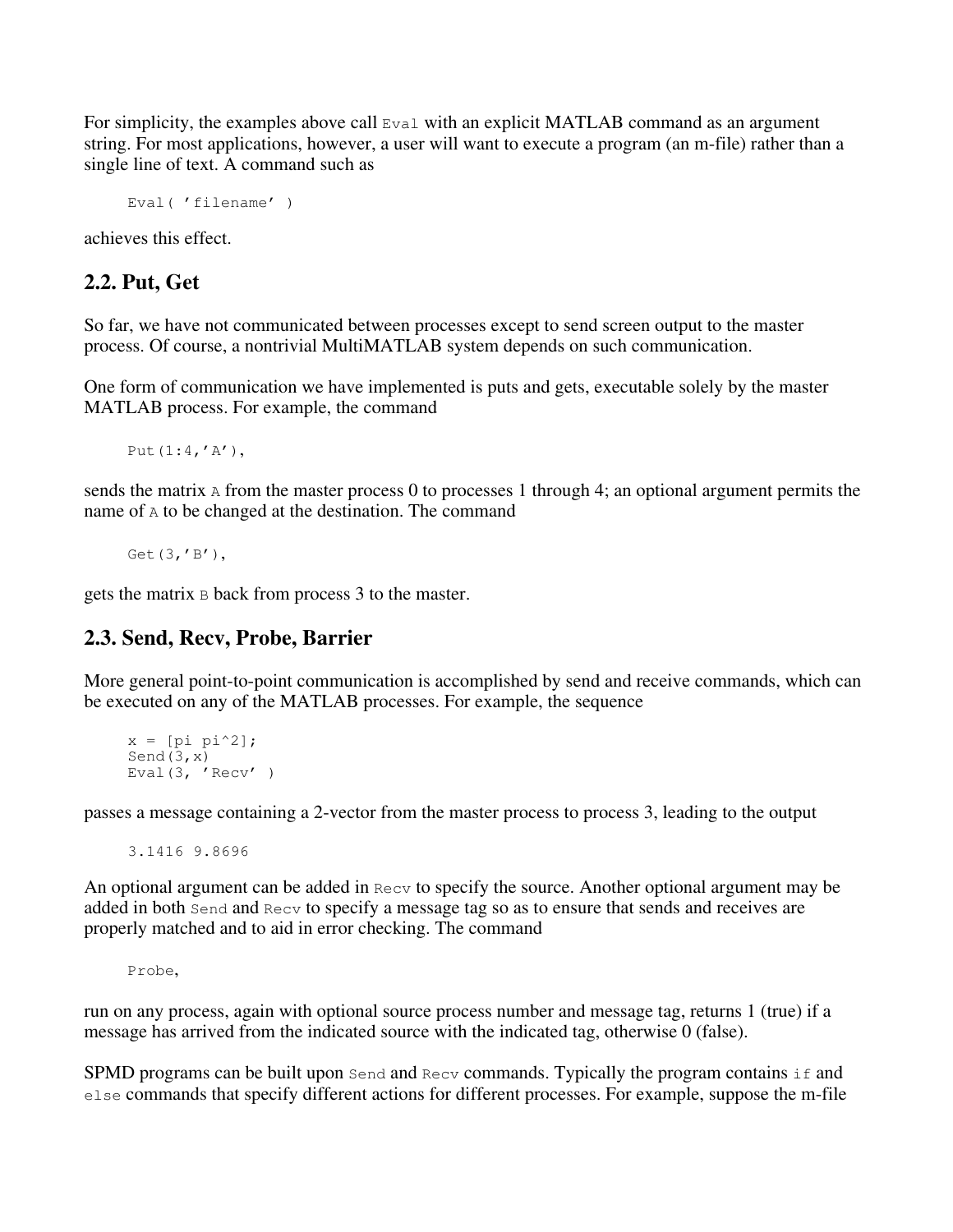cycle.m consists of the following program:

```
if ID==0 % first process: send
 a = 1 Send(ID+1,a)
elseif ID == Nproc-1 % last process: receive and double
 a = 2*Recvelse % middle processes: receive, double, and send
  a = 2*Recv Send(ID+1,a)
end;
```
Process 0 creates the variable  $\alpha$  with value 1 and sends it to process 1. Process 1 receives the message, doubles the value of a, and sends it along to process 2; and so on. If there are six processors the command  $Eval$  (  $vcvele'$  ) produces the output

 $a = 1$  $a = 2$  $a = 4$  $a = 8$  $a = 16$  $a = 32$ 

The processes run asynchronously, but since each Send command is only executed after the corresponding  $Recv$  has completed, the proper sequence of computations and final value 32 are guaranteed so long as all of the nodes are functioning.

Alternatively, a MultiMATLAB command is available for explicit synchronization. The command

Barrier

returns only when called on each process.

#### **2.4. Bcast, Min, Max, Sum**

Although Send takes a vector of processor IDs as its destination list, the underlying idea is that of point-to-point communication. For more efficient communication between multiple processes, as well as greater convenience for the programmer, MultiMATLAB also has various commands for collective communication. These commands must be evaluated simultaneously on all processes.

The Boast command is used to broadcast a matrix from one process to all other processes, using a tree-structured algorithm. For example,

Eval( 'Bcast(1,ID)' )

returns the number 1 on all processes. Bcast is much more efficient than a corresponding Send and Recv.

The same kind of a tree algorithm is used for various computations that reduce data from many processes to one. For example, the commands Min, Max, and Sum compute vectors obtained by reducing data over the copies of a vector or matrix located on all processors. Thus the command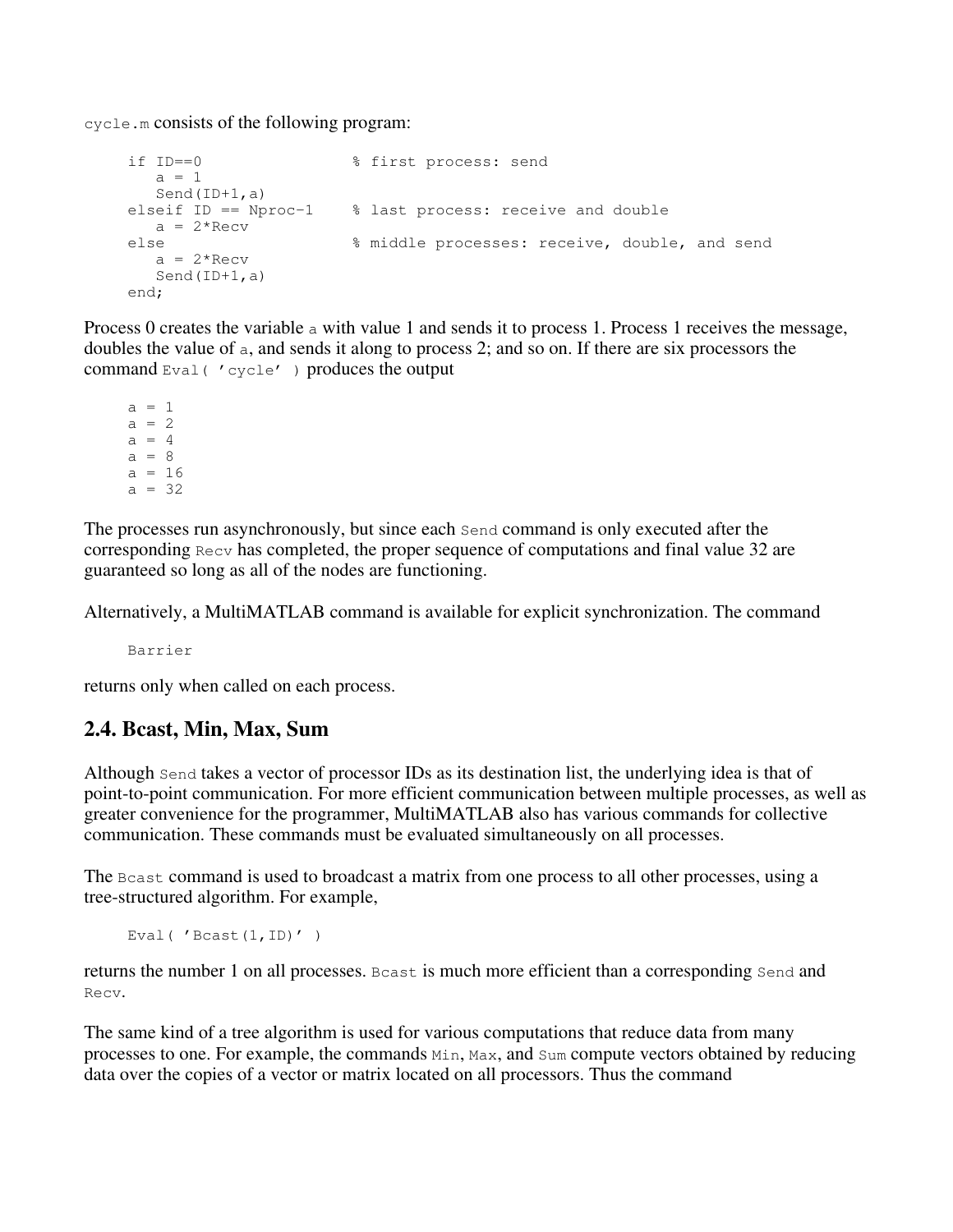```
Eval( 'Sum(1, [1 ID Nproc])' )
```
executed on six processes will return the vector

[6 15 36]

to process 1. If the first argument is omitted, the result is returned (broadcast) to all processes.

### **2.5. Higher-level MultiMATLAB Commands**

The MultiMATLAB commands described so far represent communication primitives as they are used in the message-passing paradigm of programming. One of the aims of this project, however, is to provide also an interface at a higher level by building on these routines, hiding as much of the message passing as possible.

We can do this by taking a data-parallel approach in a simplistic fashion. We have developed a number of routines such as Distribute and Collect that allow a user to distribute a matrix or to collect a set of matrices into one large matrix. These functions operate using a mask that indicates which processors hold which portions of the matrix. This allows us also to develop routines such as  $Shift$  and  $Copy$  that are useful in data-parallel computing, keeping the communication to a more abstract level.

Additional geometry routines such as Grid and Coord have also been constructed that allow the user to create a grid of processors in 1,2 or 3 dimensions. These provide a powerful tool for more sophisticated parallel coding. An optional argument on the communication routines allows communication within a given set of nodes, for example along a column or row of the grid. We do not give further details, as these facilities are under development.

## **3. Multiprocessor Graphics**

One of the great strengths of MATLAB is graphics. A primary goal of the MultiMATLAB project has been to ensure that this strength carries over to multiprocessor computations.

In many applications, the user will find it most convenient to compute on multiple processors but produce plots on the master process, after sending data as necessary. Equally often, however, it may be desirable to produce plots in a distributed fashion that are then sent to the user's screen. This can be particularly useful when one wishes to monitor the progress of computations on several processors graphically.

We have found the following simple method of doing this to be very useful. As mentioned above, many calculations with a geometric flavor divide easily into, say, four or eight subdomains assigned to a corresponding set of processors. We set up a MATLAB figure window in each process and arrange them in a grid on the screen. This is easily done using standard MATLAB handle graphics commands, and we expect shortly to develop MultiMATLAB commands for this purpose that are integrated with the grid operations mentioned earlier.

The figure below shows an example of this kind of computing; in this case we have a 4 by 1 grid of windows. In this particular example, what has been computed are the pseudospectra of a 64 by 64 matrix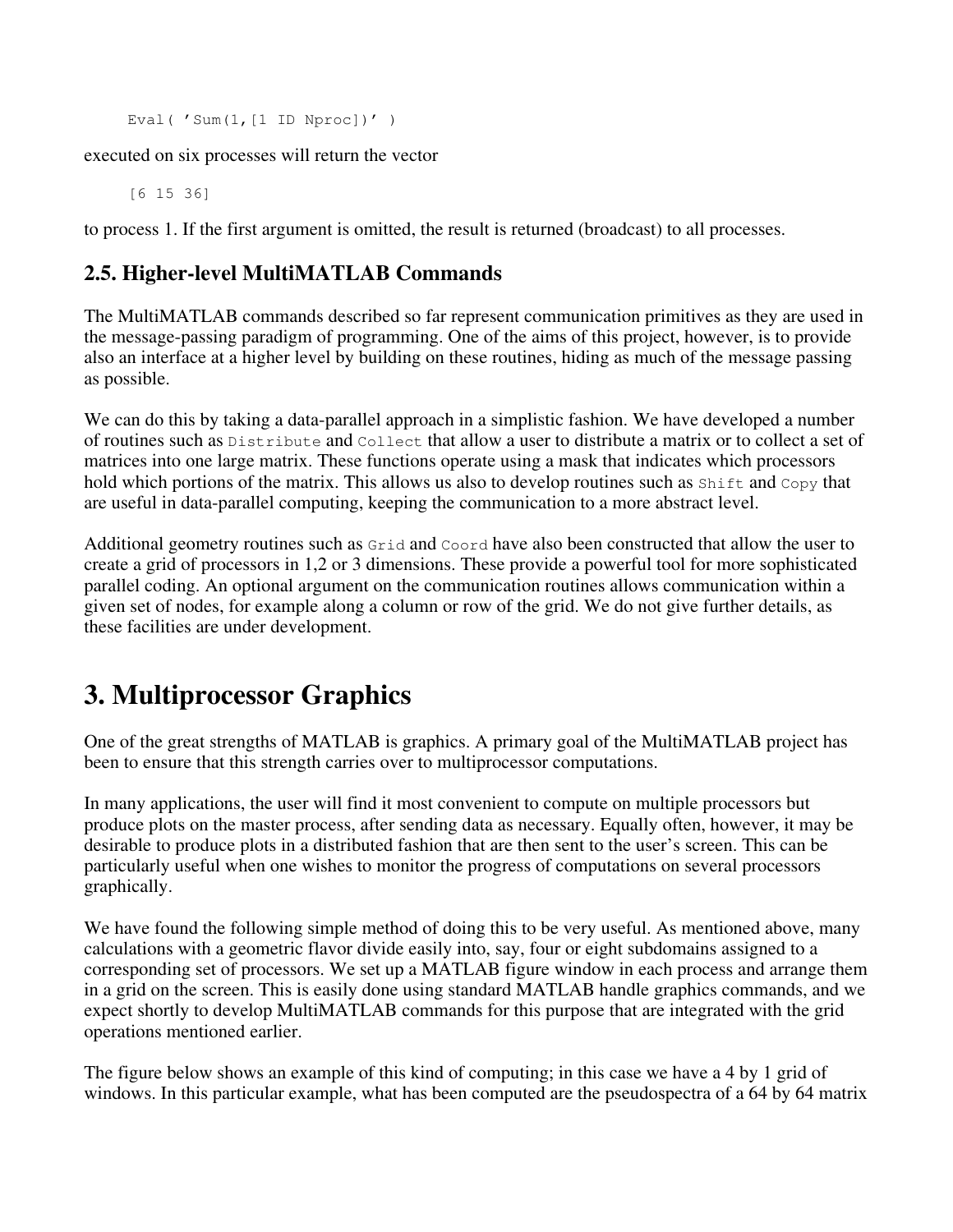known as the "Grcar matrix" [17]. This is an easy application for MultiMATLAB since the computation requires a very large number of floating point operations (1024 singular value decompositions of dimension 64 by 64) but minimal communication (just the global minimum and maximum of the data with Min and Max, so that all panels can be on the same scale).



Another kind of application that might benefit from this kind of graphics would be as follows. Suppose we wish to solve the wave equation by an explicit finite difference scheme and watch waves bounce around in the computational domain. It is a straightforward matter to divide the computation into a grid of processors as in the figure above, communicating just one row or column of boundary data to adjacent processors at each step. Waves can then be seen to propagate from one window to another. This kind of visualization can be very convenient for interactive experimentation, and higher-quality plots can be produced at selected time steps as necessary by sending data to a single processor.

Our second computed example illustrates the use of multiple figure windows for monitoring a process of numerical optimization. MATLAB contains powerful programs for minimization of functions of several variables; one of the original such programs is fminu. Unfortunately, such programs generally find local minima, not global ones. If one requires the global minimum it is customary to run the search multiple times from distinct initial points, which in many cases might as well be taken to be random. With sufficiently many trials leading to a single smallest minimum found over and over again, one acquires confidence that the global minimum has been found, but the cost of this confidence may be considerable computing time.

Such a problem is easily parallelizable, and the next figure shows a case in which it has been distributed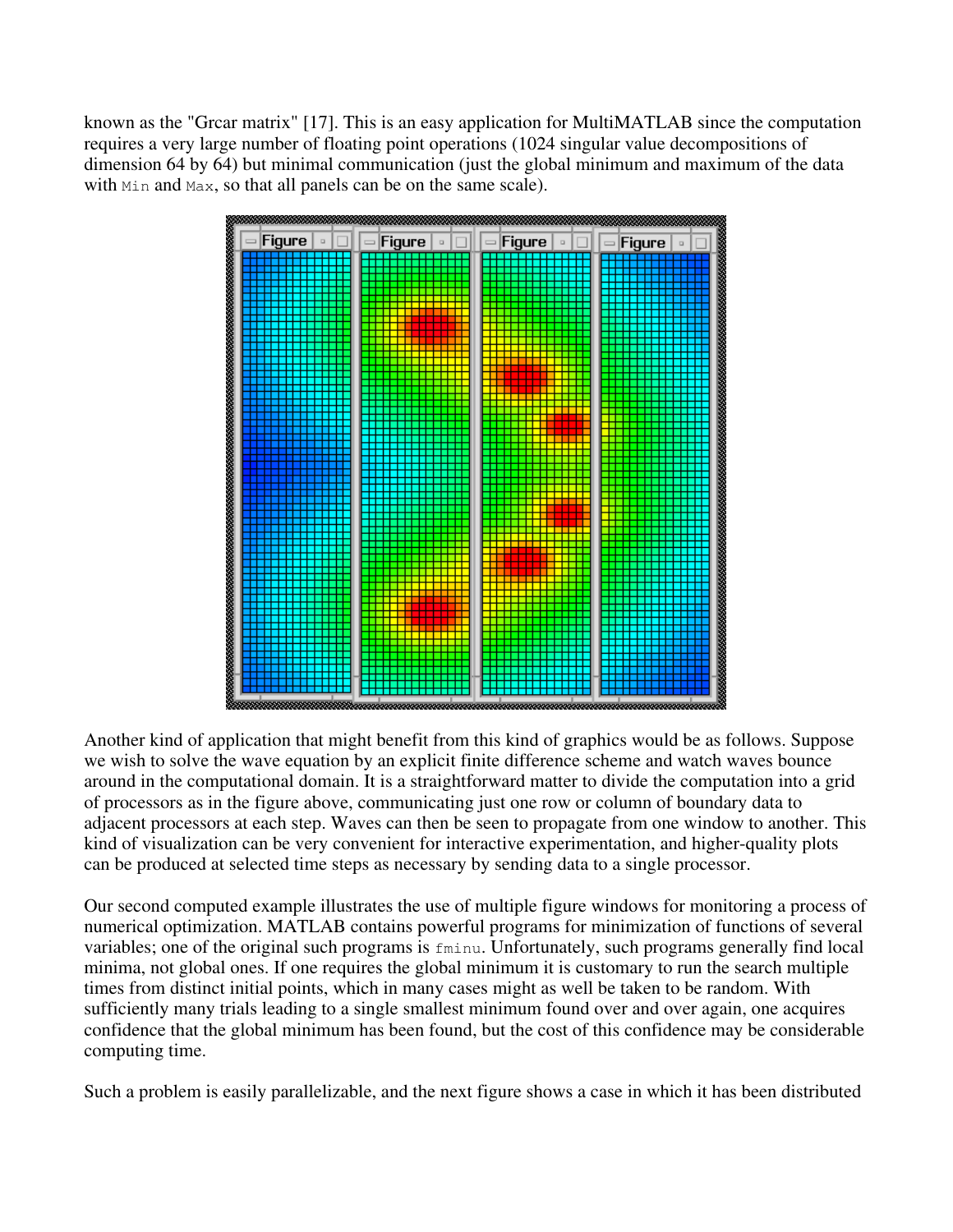to four processors. A function  $f(x, y)$  of two variables has been constructed that has many local minima but just one global minimum, the value 0 taken at the origin. On each of four processors, the optimization is carried out from twenty random initial points, and the result is displayed in the corresponding figure window as a straight line from the initial guess to the converged value. The background curves are contours of the objective function  $f(x, y)$ . Note that in three of the windows, the smallest value obtained is  $f(x, y)=0.1935$ , whereas the fourth window has found the global minimum  $f(x, y) = 0.$ 



In these examples we have set up a grid of windows, one to each processor. As an alternative it might be desirable sometimes to have multiple MATLAB processes all draw to one common window. This arrangement is possible within XWindows, for example. However, it is not possible within MultiMATLAB at present, because a figure's window ID is a read-only property in the current version of MATLAB, which cannot be set or reset by the user.

## **4. Implementation of MultiMATLAB**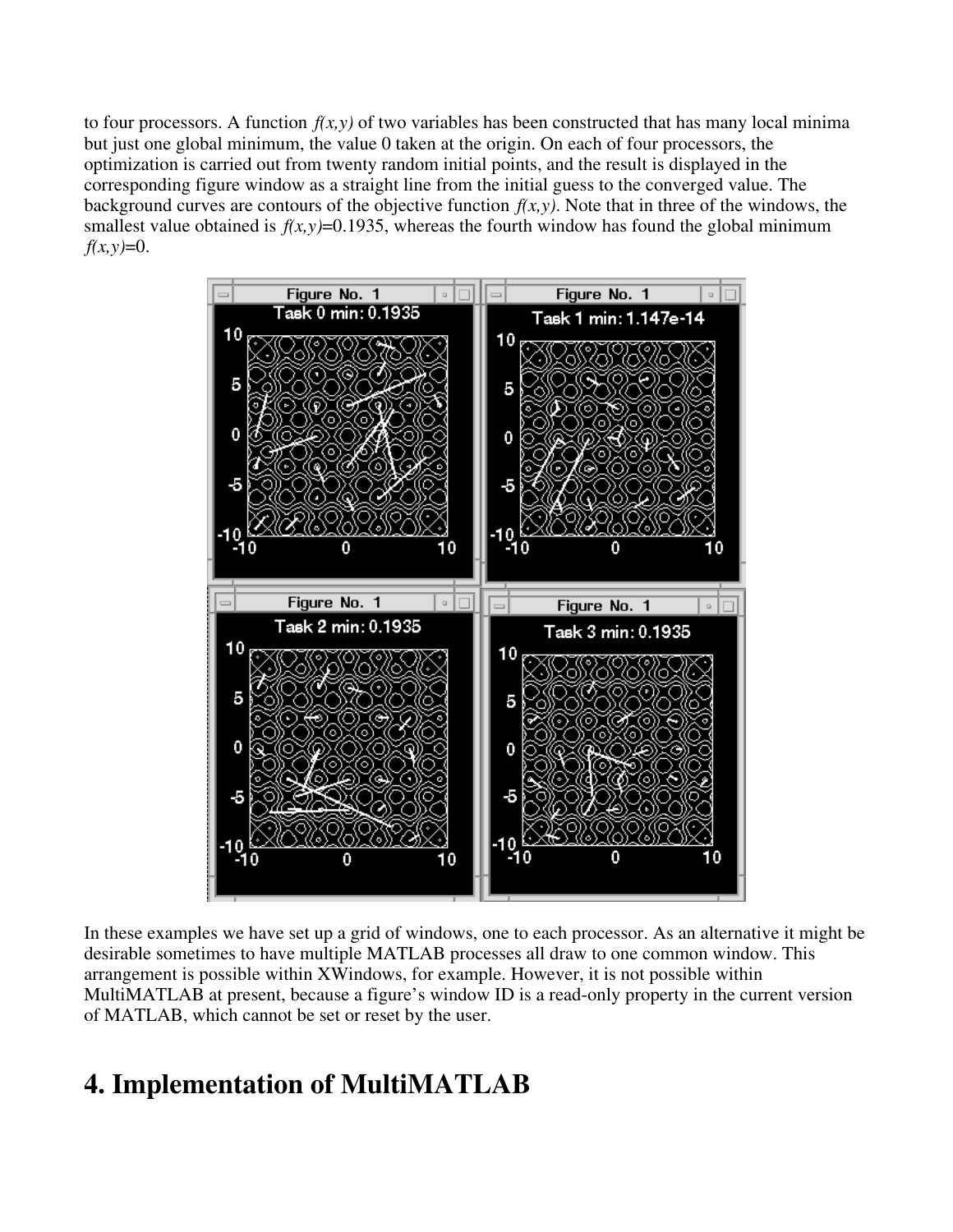MultiMATLAB is built upon MPI (Message Passing Interface), a highly functional and portable message passing standard [7, 13]. Here is a brief description of how the system is put together.

The system is written using MPICH, a popular and freely available implementation of MPI developed at Argonne National Laboratory and Mississippi State University [6]. In particular, MultiMATLAB uses the P4 communication layer within MPICH, allowing it to run over a heterogeneous network of workstations. In building upon MPICH, we believe we have developed a portable and extensible system, in that anyone can freely get a copy of the software and it will run on many systems. Versions of MPICH are beginning to become available that run on PCs running Windows, and we expect soon to experiment with MultiMATLAB on those platforms.

The MultiMATLAB Start command builds a P4 process group file of remote hosts, which are either explicitly specified by the user or taken from a default list, and then initializes MPICH. MATLAB processes are then started on the remote hosts. Each process iterates over a simple loop, waiting for and executing commands received from the user's interactive MATLAB process. The user may use a Quit command to shut down the slaves and exit MultiMATLAB. Additionally, if the user quits MATLAB during a MultiMATLAB session, the slaves are automatically shut down.

One limitation of MPI, which was not designed for this particular kind of interactive use, is that a running program cannot spawn additional processes. A consequence of this limitation is that once MultiMATLAB is running on multiple processors, it is not possible to add further processors to the list except by quitting and starting again. It is expected that this limitation of MPI will be removed in the extension of MPI under development known as MPI 2.

At the user level, MultiMATLAB consists of a collection of commands such as Send, for example. Such a command is written as a C file called Send.c, which is interfaced to MATLAB via the standard MATLAB Fortran/C/C++ interface system known as MEX. Within MPI, many variants on sends and receives are defined. MultiMATLAB is currently built upon the standard send and receive variants, which employ buffered communication for most messages and synchronous communication for very large ones. Our underlying MPI sends and receives are both blocking operations, to ensure that no data is overwritten, but to the MultiMATLAB programmer, the semantics is that Recv is blocking while Send is non-blocking.

Higher-level MultiMATLAB commands are usually built on higher-level MPI commands. For example, Beast and Min and Max and Sum are built on MPI collective communication routines, and Grid and Coord are built on MPI routines that support cartesian topologies.

It should be stressed that MultiMATLAB allows MPI routines direct access to MATLAB data. As a result, MultiMATLAB does not incur any extra copying costs over MPICH, so it is reasonable to expect that its efficiency should be comparable. Our experiments show that this is indeed approximately the case. Here are the results of a typical experiment:

| size of matrix<br>$(\# of doubles)$ | round-trip latency<br>(millisecons) |             |
|-------------------------------------|-------------------------------------|-------------|
|                                     | MPICH                               | MultiMATLAB |
| 2.5                                 | 2.5                                 | 4.7         |
| 50                                  | 2.1                                 | 6.7         |
| 100                                 | 2.8                                 | 12.6        |
| 200                                 | 44                                  | 15.1        |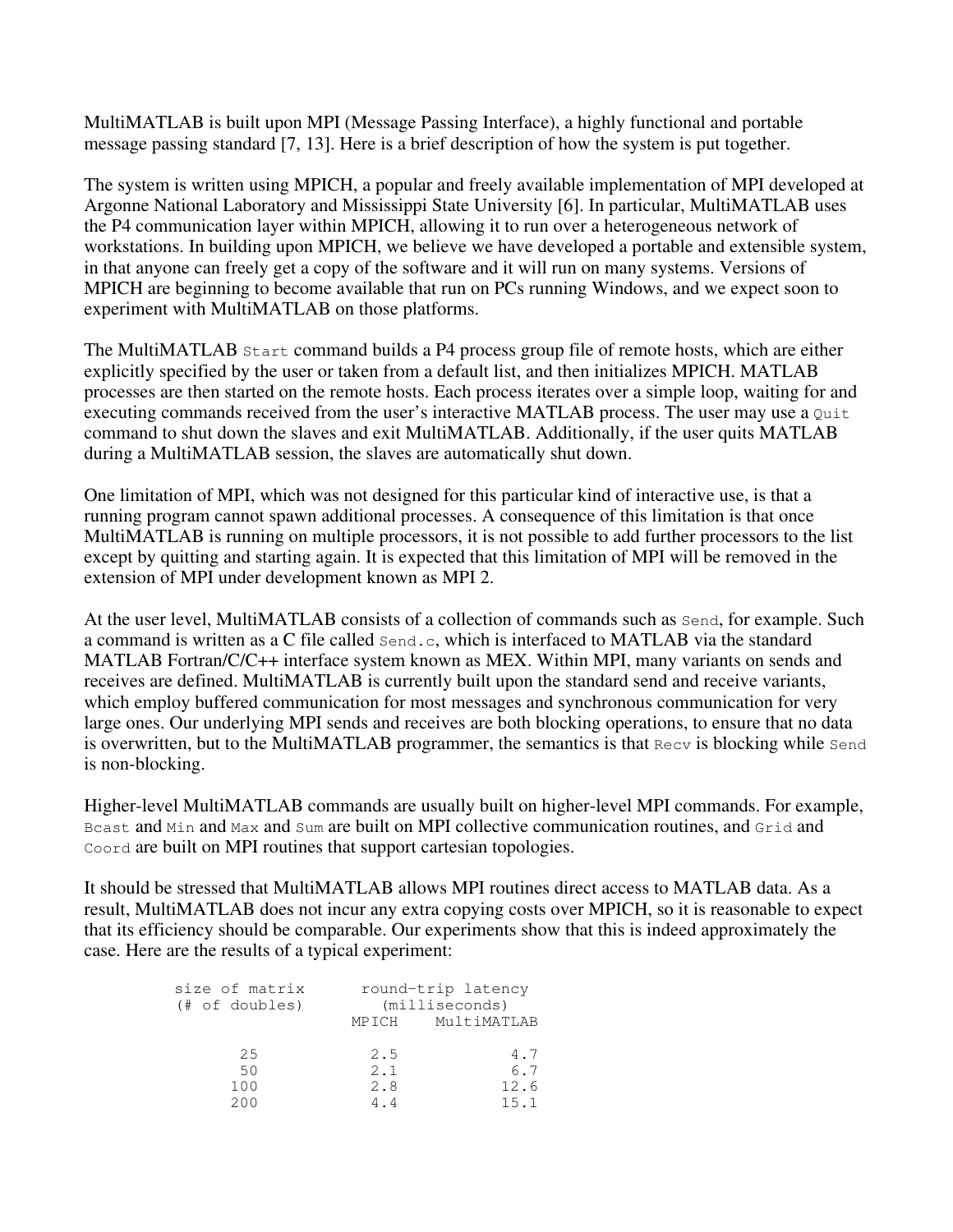| 400    | 9.3    | 20.0   |
|--------|--------|--------|
| 800    | 18.2   | 21.1   |
| 1600   | 35.8   | 38.4   |
| 3200   | 80.8   | 81.9   |
| 6400   | 165.8  | 175.7  |
| 12800  | 339.6  | 360.8  |
| 25600  | 708.9  | 698.7  |
| 51200  | 1397.4 | 1406.0 |
| 102400 | 2744.7 | 2850.3 |

The table compares round-trip latencies for a MultiMATLAB code with those for an equivalent C code using MPICH, and reveals that MultiMATLAB does add some overhead to that of MPICH. The timings were obtained on the IBM SP2, not using the high-performance switch. This occurs because MATLAB performs memory allocation for received matrices. It might be possible to alleviate this problem by maintaining a list of preallocated buffers, but we have not pursued this idea.

### **5. Related Work**

Many people must have thought about parallelizing MATLAB over the years. According to Moler's essay "Why there isn't a parallel MATLAB," published in the MathWorks Newsletter in 1995 [14], he was involved with one of the earliest such attempts in the mid-1980s on an Intel iPSC. Of course, a great deal has happened in distributed computing since then.

Our own first experiments were carried out in 1993 (A. E. Trefethen). By making use of a Fortran wrapper based on IBM's message passing environment (MPL), we ran MATLAB on multiple nodes of an IBM SP-1. We were impressed with the power of this system for certain fluid mechanics calculations, and this experience ultimately led to our persuading The MathWorks to support us in initiating the present project.

We are aware of seven projects than have been undertaken elsewhere that share some of the goals and capabilities of MultiMATLAB. We shall briefly describe them.

The longest-standing related project, dating to before 1990, is the CONLAB (CONcurrent LABoratory) system of Kågström and others at the University of Umeå, Sweden [4,10]. CONLAB is a fully-independent system with MATLAB-like notation that extends the MATLAB language with control structures and functions for explicit parallelism. CONLAB programs are compiled into C code with a message passing library, PICL [5], and the node computations are done using LAPACK.

A group at the Center for Supercomputing Research and Development at the University of Illinois has developed FALCON (FAst Array Language COmputatioN), a programming environment that facilitates the translation of MATLAB code into Fortran 90 [2,3]. FALCON employs compile time and run time inference mechanisms to determine variable properties such as type, structure, and size. Although FALCON does not directly generate parallel code, the future aim of this project is to annotate the generated Fortran 90 code with directives for parallelization and data distribution. A parallelizing Fortran compiler such as Polaris [1] may then use these directives to generate parallel code.

Another project, from the Technion in Israel, is MATCOM [12]. MATCOM consists of a MATLAB-to-C++ translator and an associated C++ matrix class with overloaded operators. At present, MATCOM translates MATLAB only into serial C++, but one might hope to build a distributed C++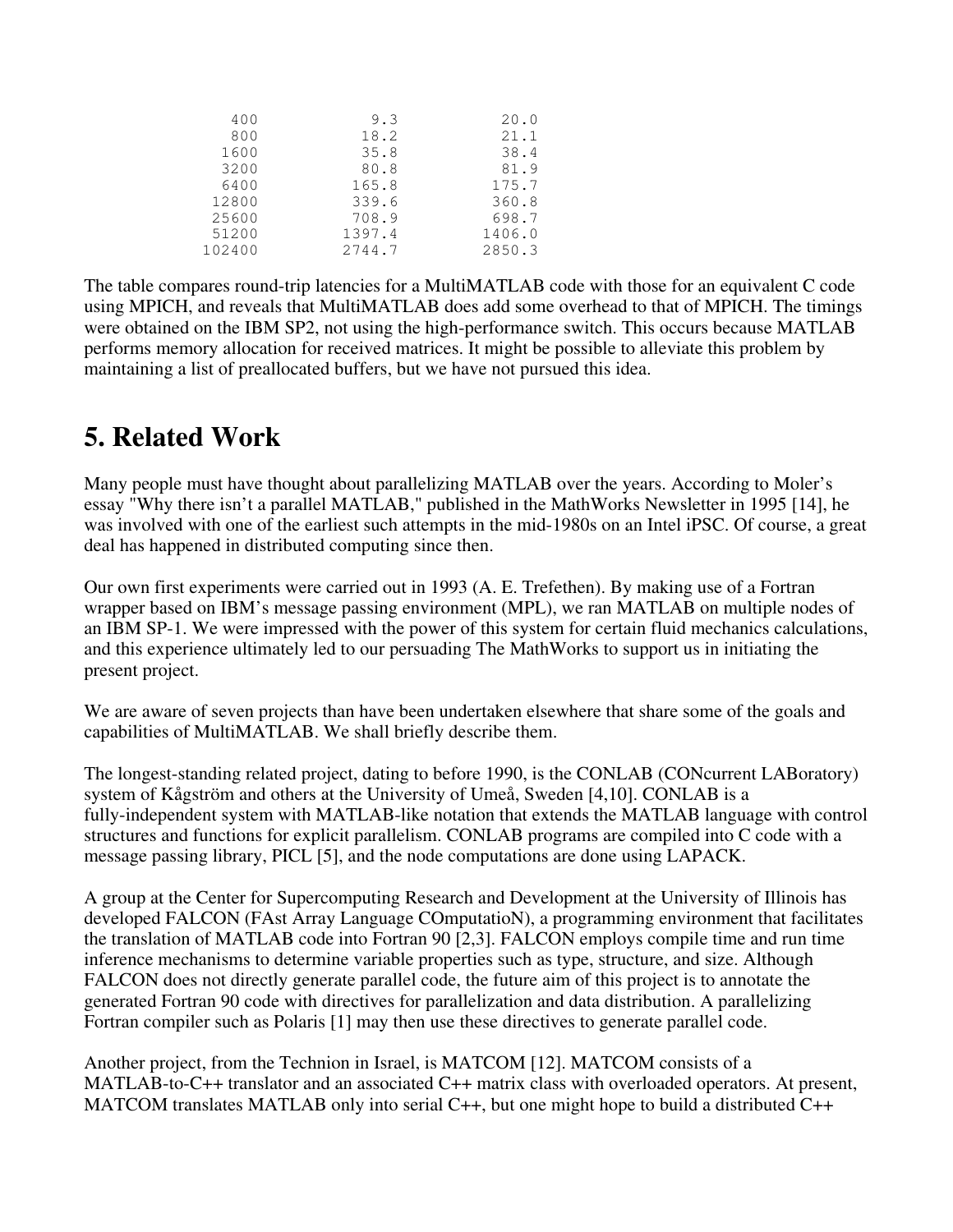matrix class underneath it which would adhere to the same interface as the existing matrix class.

A project known as the Alpha Bridge has been developed by Alpha Data Parallel Systems, Ltd., in Edinburgh, Scotland [11]. Originally, in a system known as the MATLAB-Transputer-Bridge, this group ran a MATLAB-like language in parallel on each node of a transputer. The Alpha Bridge system is an enhancement of this idea in which high-performance RISC processors are linked in a transputer network. A reduced, MATLAB-like interpreter runs on each node of the network under the control of a master MATLAB 4.0 process running on a PC.

A fifth project has been undertaken not far from Cornell at Integrated Sensors, Inc. (ISI) in Utica, NY, a consulting company with close links to the US Air Force Rome Laboratories [9]. Here MATLAB code is translated to C code with parallel library routines. This project (and product) aims at executing MATLAB-style programs in parallel for real-time control and related applications.

The final two projects we shall mention, though not the most fully developed, are the closest to our own in concept. One is a system built by a group at the Universities of Rostock and Wismar in Germany [15,16]. In this system MATLAB is run on various nodes of a network of Unix workstations, with message passing communication via the authors' own system PSI/IPC based on Unix sockets.

Finally, the Parallel Toolbox is a system developed originally by graduate students Pauca, Liu, Hollingsworth, and Martinez at Wake Forest University in North Carolina [8]. This system is based upon the message passing system known as PVM. In the Parallel Toolbox, there is a level of indirection not present in MultiMATLAB between the MATLAB master process and the slaves, a PVM process known as the PT Engine Daemon. Besides handling the spawning of new processes, the PT Engine Daemon also filters input and output, sending error codes to a PT Error Daemon that logs the error messages to a file.

In summarizing these various projects, the main thing to be said is that most of them involve original implementations of a MATLAB-like language rather than the use of the existing MATLAB system itself. There are good reasons for this, if one's aim is high performance and an investigation of what the "ideal" parallel MATLAB-like system might look like. The disadvantage is that the existing MATLAB product is at present so widely used, and so extensive in its capabilities, that it may be unrealistic and inefficient to try to duplicate it. Instead, our decision has been to build upon MATLAB itself and produce a prototype that users can try as an extension to their current work rather than an alternative to it. As mentioned, this approach has also been followed by the Rostock/Wismar and Wake Forest University projects, using PVM or another message passing system rather than MPI.

## **6. Conclusions**

MultiMATLAB can be summarized in a few words. We run MATLAB processes on multiple processors, with full access to all the usual capabilities such as Toolboxes. These processes communicate via simple MATLAB-style commands built on MPI, with all message-passing details hidden as far as possible from the user. Both master/slave and SPMD paradigms are implemented, and attention is paid to multiprocessor graphics. All of this happens without any changes in the MATLAB architecture; indeed, we have not had access to the MATLAB source code.

It is a straightforward matter to install our current software on any network of Unix workstations or SP2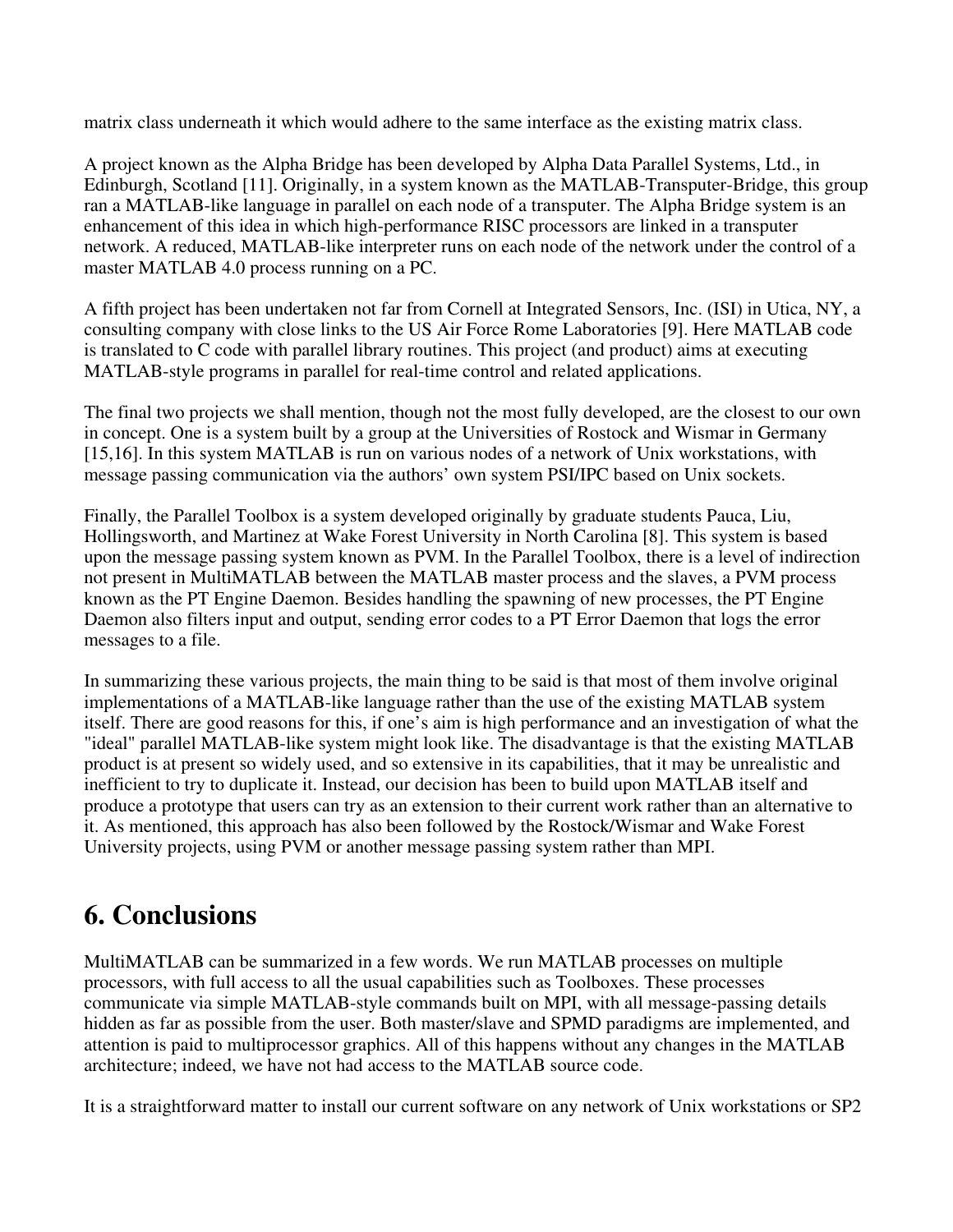system, provided that all the nodes are licensed to run MATLAB and there is a shared file system. We expect that extensions to networks of PCs running Windows, based on appropriate implementations of MPI, are not far behind. We hope to make our research code publicly available in the near future and will announce this event on the NA-Net electronic distribution list and elsewhere. Based on reactions of users so far, we think that MultiMATLAB will prove appealing to many people, both for enhancing the power of their computations and as an educational device for teaching message passing ideas and parallel algorithms. It gives MATLAB users easy access to message passing, here and now. The parallel efficiency is not always as high as might be achieved, but for many applications it is surprisingly good. We hope to address questions of performance in more detail in a forthcoming technical report.

MultiMATLAB is by no means in its final form. This is an evolving project, and various improvements in functionality, for example in the areas of collective communications and higher-level abstractions, are under development. The current system also needs improvement in the area of robustness with respect to various kinds of errors, and in its documentation. We are guided in the development process by several projects underway in which MultiMATLAB is being used by our colleagues for scientific computations.

As we have mentioned in the text, several projects related to MultiMATLAB are being pursued at other institutions, including CONLAB, FALCON, the Parallel Toolbox, and others. Though the details of what will emerge in the next few years are of course not yet clear, we believe that the authors of all of these systems join us in expecting that it is inevitable that the MATLAB world will soon take the step from single to multiple processors.

### **References**

[1] W. Blume, et al. Effective Automatic Parallelization with Polaris. International Journal of Parallel Programming. May 1995.

[2] L. De Rose, et al. FALCON: An environment for the development of scientific libraries and applications. Proc. First Intl. Workshop on Knowledge-Based Systems for the (re)Use of Program Libraries, Sophia Antipolis, France, November 1995.

[3] L. De Rose, et al. FALCON: A MATLAB interactive restructuring compiler. In Languages and Compilers for Parallel Computing, pp. 269-288. Springer-Verlag. August, 1995.

[4] P. Drakenberg, P. Jacobson, and B. Kågström. A CONLAB compiler for a distributed memory multicomputer. R. F. Sincovec, et al., eds., Proc. Sixth SIAM Conf. Parallel Proc. for Sci. Comp., v. 2, pp. 814-821. 1993.

[5] G. A Geist, et al. PICL: A portable instrumented communication library. Tech. Rep. ORNL/TM-11130, Oak Ridge Natl. Lab., 1990.

[6] W. Gropp, E. Lusk, N. Doss, and A. Skjellum. A high-performance, portable implementation of the MPI message passing interface standard. Parallel Computing, to appear.

[7] W. Gropp, E. Lusk, and A. Skjellum. Using MPI. MIT Press. 1994.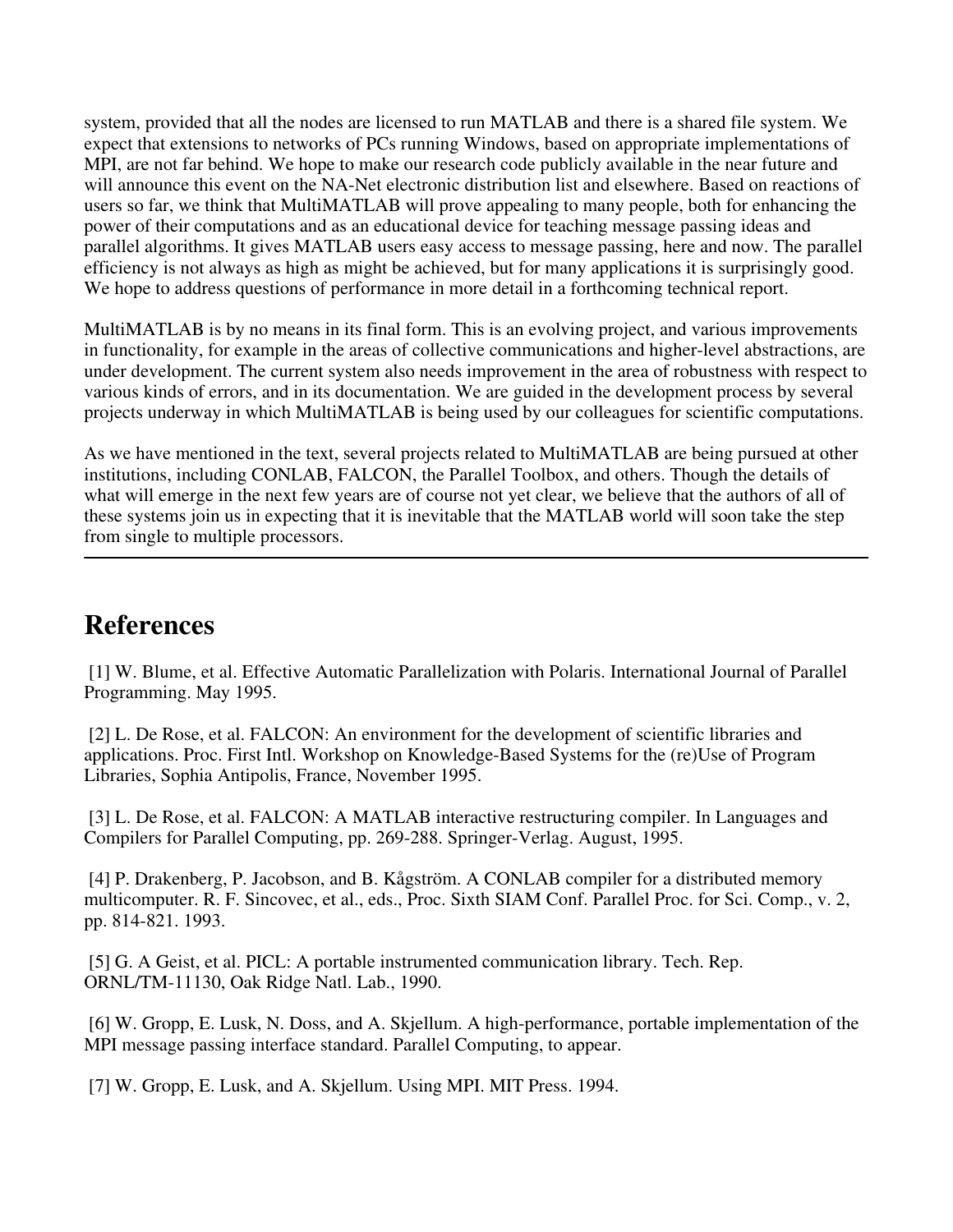[8] J. Hollingsworth, K. Liu, and Paul Pauca. Parallel Toolbox for MATLAB PT v. 1.00: Manual and Reference Pages. Wake Forest University. 1996.

[9] Integrated Sensors, Inc. home page: http://www.sensors.com.

[10] P. Jacobson, B. Kågström, and M. Rännar. Algorithm development for distributed memory multicomputers using CONLAB. Scientific Programming, v. 1, pp. 185-203. 1992.

[11] J. Kadlec and N. Nakhaee. Alpha Bridge, parallel processing under MATLAB. Second MathWorks Conference. 1995.

[12] MATCOM, March 1996 release. http://techunix.technion.ac.il/~yak/matcom.html.

[13] Message Passing Interface Forum. MPI: A message-passing interface standard. Intl. J. Supercomputer Applics., v. 8. 1994.

[14] C. Moler. Why there isn't a parallel MATLAB. MathWorks Newsletter. Spring, 1995.

[15] S. Pawletta, T. Pawletta, and W. Drewelow. Distributed and parallel simulation in an interactive environment. Preprint, University of Rostock, Germany. 1995.

[16] S. Pawletta, T. Pawletta, and W. Drewelow. Comparison of parallel simulation techniques -- MATLAB/PSI. Simulation News Europe, v. 13, pp. 38-39. 1995.

[17] L. N. Trefethen. Pseudospectra of matrices. In D. F. Griffiths and G. A. Watson, Numerical Analysis 1991, Longman, pp. 234--266. 1992.

#### **About the Authors**

Anne Trefethen is Associate Director for Scientific Computational Support at the Cornell Theory Center. From 1988 to 1992 she worked at Thinking Machines, Inc., where she was one of the developers of the Connection Machine Scientific Software Library.

Vijay Menon, interested in parallelizing compilers, is a PhD student of Keshav Pingali in the Computer Science Department at Cornell.

Chi-Chao Chang and Greg Czajkowski, interested in runtime systems, are PhD students of Thorsten von Eicken in the Computer Science Department at Cornell.

Chris Myers is a Research Scientist at the Cornell Theory Center. His research interests are in condensed matter physics and scientific computing.

Nick Trefethen, a Professor in the Department of Computer Science at Cornell, has been using MATLAB since 1980. His research interests are in numerical analysis and applied mathematics.

#### **Acknowledgments**